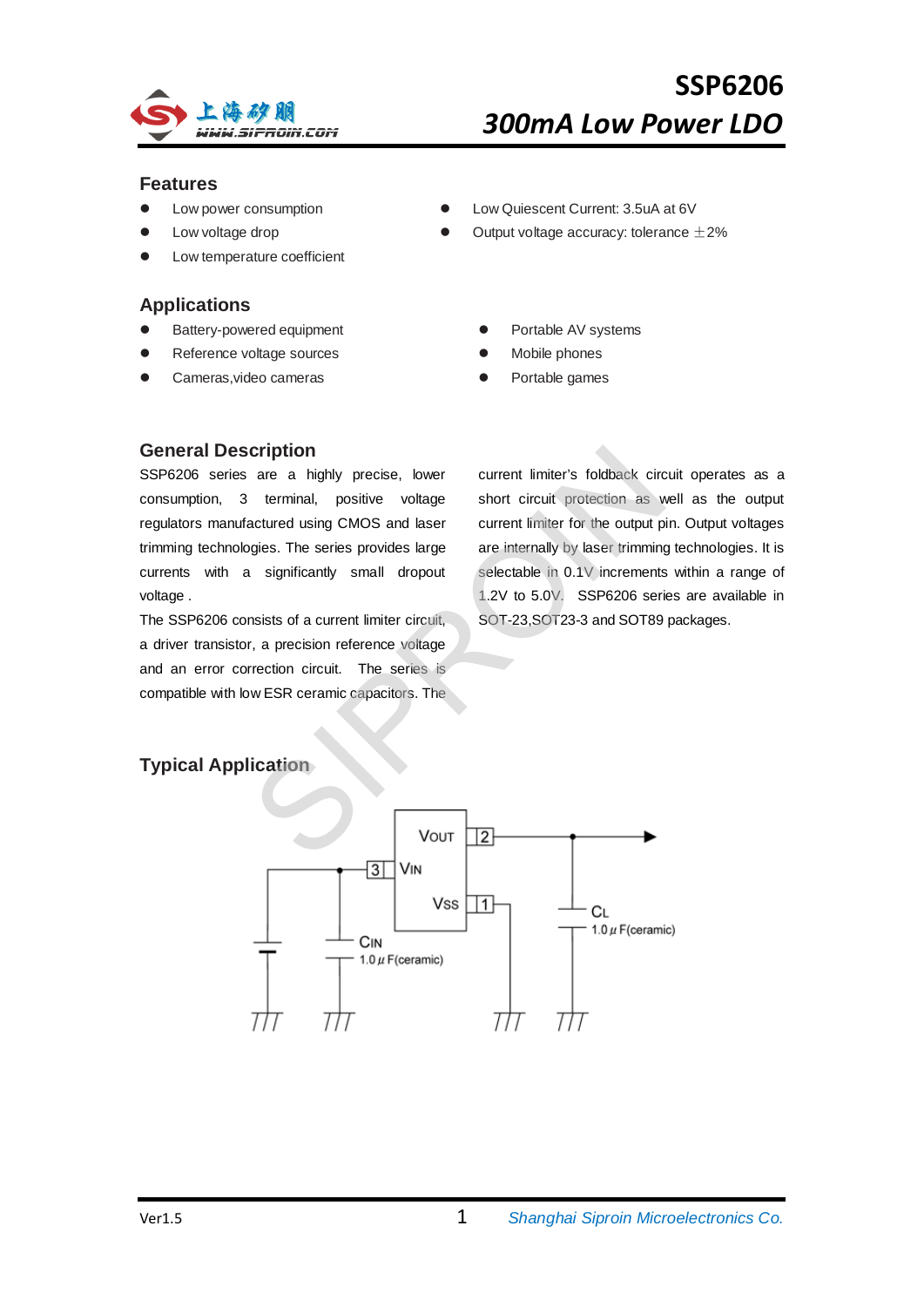

## **Order Information**

SSP6206**-**①②③④

| Designator | Symbol  | <b>Description</b>        |
|------------|---------|---------------------------|
| 2.         | Integer | Output Voltage(1.2V~5.0V) |
|            | N       | Package: SOT23            |
| 3)         | M       | Package: SOT23-3          |
|            | P       | Package: SOT89            |
|            | R       | RoHS / Pb Free            |
| 4          | G       | Halogen Free              |

Note:"①②" stands for output voltages. Other voltages can be specially customized.

## **Block Diagram**

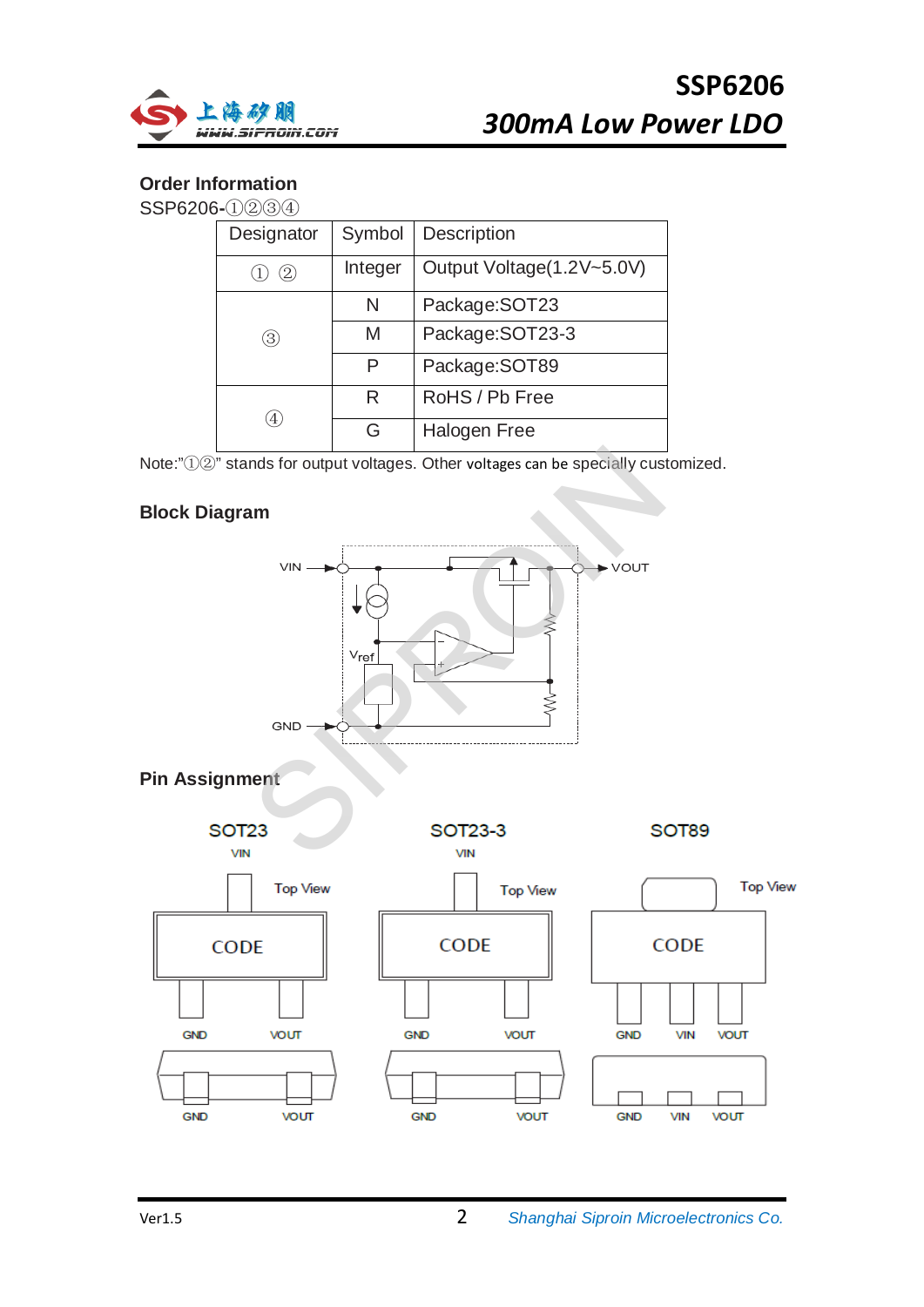



## **Marking Rule**

|              | Product code |     |                |          |  |  |
|--------------|--------------|-----|----------------|----------|--|--|
| Product name | (1)          | (2) | (3)            | (4)      |  |  |
| SSP6206-12YR | 6            | 5   | B              | X        |  |  |
| SSP6206-15YR | 6            | 5   | Е              | X        |  |  |
| SSP6206-18YR | 6            | 5   | K              | X        |  |  |
| SSP6206-25YR | 6            | 5   | т              | X        |  |  |
| SSP6206-28YR | 6            | 5   | X              | X        |  |  |
| SSP6206-30YR | 6            | 5   | Ζ              | X        |  |  |
| SSP6206-33YR | 6            | 6   | $\overline{2}$ | $\times$ |  |  |
| SSP6206-36YR | 6            | 6   | 5              | X        |  |  |
| SSP6206-50YR | 6            | 6   | M              | X        |  |  |

# **Absolute Maximum Ratings**

|                                 |                                            |   | 5                | X<br>Ζ                       |              |
|---------------------------------|--------------------------------------------|---|------------------|------------------------------|--------------|
|                                 | SSP6206-33YR                               | 6 | 6                | $\times$<br>$\overline{2}$   |              |
|                                 | SSP6206-36YR                               | 6 | 6                | $\times$<br>5                |              |
|                                 | SSP6206-50YR                               | 6 | 6                | X<br>M                       |              |
|                                 | Note: Y: Representative product packaging, |   |                  |                              |              |
|                                 |                                            |   |                  |                              |              |
|                                 |                                            |   |                  |                              |              |
| <b>Absolute Maximum Ratings</b> |                                            |   |                  |                              |              |
| <b>Parameter</b>                |                                            |   | <b>Symbol</b>    | <b>Ratings</b>               | <b>Units</b> |
|                                 |                                            |   |                  |                              |              |
| Input Voltage                   |                                            |   |                  | 8                            |              |
|                                 |                                            |   | $V_{\text{IN}}$  |                              | $\vee$       |
|                                 | <b>Output Current</b>                      |   | $I_{\text{OUT}}$ | $300^{\degree}$              | mA           |
|                                 |                                            |   |                  |                              |              |
|                                 | Output Voltage                             |   | $V_{OUT}$        | $V_{SS}$ -0.3~ $V_{IN}$ +0.3 | $\vee$       |
|                                 | <b>SOT-23</b>                              |   |                  | 0.20                         | W            |
| <b>Power Dissipation</b>        | SOT23-3                                    |   | $P_d$            | 0.25                         | W            |
|                                 | <b>SOT89</b>                               |   |                  | 0.50                         | W            |
|                                 | <b>Operating Temperature Range</b>         |   | $T_{\text{opr}}$ | $-40 - +85$                  | $^{\circ}$ C |
|                                 |                                            |   |                  |                              |              |
|                                 | Storage Temperature Range                  |   | $T_{\text{stg}}$ | $-55 - +125$                 | $^{\circ}$ C |

 $*I_{\text{OUT}}=P_d/(V_{\text{IN}}-V_{\text{OUT}})$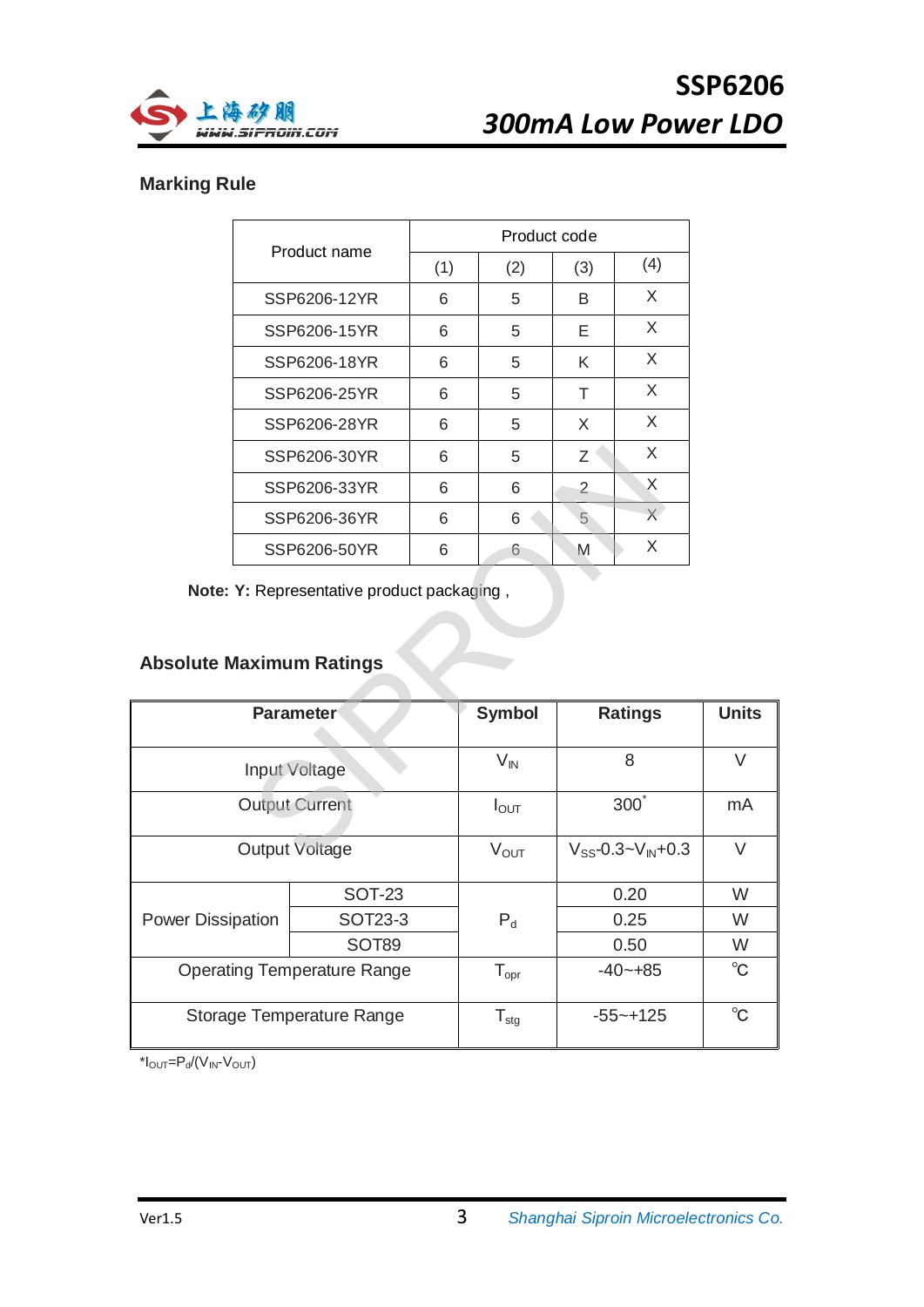

# **SSP6206** *300mA Low Power LDO*

## **Electrical Characteristics**

### SSP6206 for any output voltage  $(Ta=25^{\circ}C)^{2}$

| Parameter                                     | Symbol                              | Conditions                      | Min.      | Typ.                     | Max.               | Unit          |
|-----------------------------------------------|-------------------------------------|---------------------------------|-----------|--------------------------|--------------------|---------------|
| Output Voltage                                | Vout                                | Vin=Vout+1V<br>1.0mA≤lout≤30mA  | Vout×0.98 | $\overline{\phantom{a}}$ | Vout $\times$ 1.02 | $\vee$        |
| Output<br>Current*1                           | lout                                | Vin-Vout=1V                     |           | 300                      |                    | <b>mA</b>     |
| Low dropout*2                                 | Vdrop                               | Refer to the next table         |           |                          |                    |               |
| Line Regulation                               | △Vout1/(Vin·Vout)                   | 1.6V≤Vin≤8V<br>lout=40mA        |           | 0.05                     | 0.2                | $\frac{9}{V}$ |
| Load Regulation                               | $\triangle$ Vout / $\triangle$ lout | Vin= Vout+1V<br>1.0mA≤lout≤80mA |           | 12                       | 30                 | mV            |
| Output voltage<br>Temperature<br>Coefficiency | △Vout/(Ta·Vout)                     | $Iout=30mA$<br>0℃≤Ta≤70℃        |           | ±100                     |                    | Ppm/°C        |
| <b>Supply Current</b>                         | Iss1                                |                                 |           | 3.5                      | 5                  | uA            |
| Input Voltage                                 | Vin                                 |                                 | --        | 6                        | 8                  | $\vee$        |
| <b>PSRR</b>                                   | <b>PSRR</b>                         | $F = 1K$ Hz<br>Vin=Vout+1V      |           | 50                       | --                 | dB            |
| <b>Output Noise</b>                           | <b>EN</b>                           | $BW = 10Hz \sim 100KHz$         |           | 30                       | --                 | uVrms         |
|                                               |                                     |                                 |           |                          |                    |               |

## Electrical Characteristics by Output Voltage:

|                                       | Dropout Voltage Vdif (V) |      |      |  |  |
|---------------------------------------|--------------------------|------|------|--|--|
| Output Voltage Vout(V)                | Conditions               | Typ. | Max. |  |  |
| Vout≤1.5V                             |                          | 0.35 | 0.57 |  |  |
| $1.8 \le$ Vout $\le$ 2<br>lout=100 mA |                          | 0.28 | 0.42 |  |  |
| $2.8 \le$ Vout $\le 5.0$              |                          | 0.19 | 0.35 |  |  |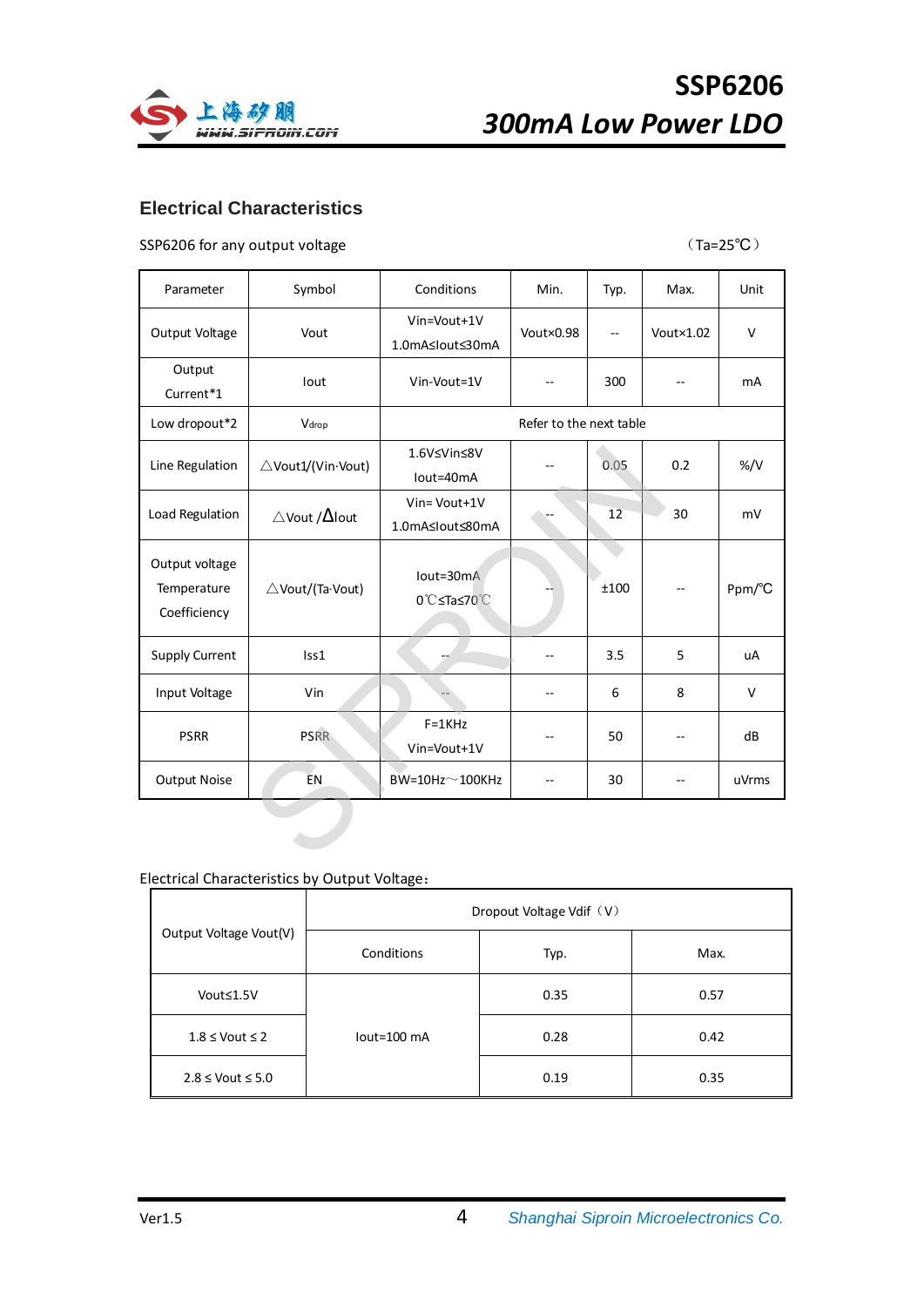

## **Package Information 3-pin SOT23 Outline Dimensions**



| <b>Symbol</b>  | <b>Dimensions In Millimeters</b> |                          | <b>Dimensions In Inches</b> |       |  |
|----------------|----------------------------------|--------------------------|-----------------------------|-------|--|
|                | Min.                             | Max.                     | Min.                        | Max.  |  |
| А              | 0.900                            | 1.150                    | 0.035                       | 0.045 |  |
| A1             | 0.000                            | 0.100                    | 0.000                       | 0.004 |  |
| A2             | 0.900                            | 1.050                    | 0.035                       | 0.041 |  |
| b              | 0.300                            | 0.500                    | 0.012                       | 0.020 |  |
| C              | 0.080                            | 0.150                    | 0.003                       | 0.006 |  |
| D              | 2.800                            | 3.000                    | 0.110                       | 0.118 |  |
| E              | 1.200                            | 1.400                    | 0.047                       | 0.055 |  |
| E <sub>1</sub> | 2.250                            | 2.550                    | 0.089                       | 0.100 |  |
| е              | 0.950 TYP.                       |                          | 0.037 TYP.                  |       |  |
| e1             | 1.800                            | 2.000                    | 0.071                       | 0.079 |  |
|                |                                  | 0.022 REF.<br>0.550 REF. |                             |       |  |
| L1             | 0.300                            | 0.500                    | 0.012                       | 0.020 |  |
| θ              | 0°                               | $8^{\circ}$              | 0°                          | 8°    |  |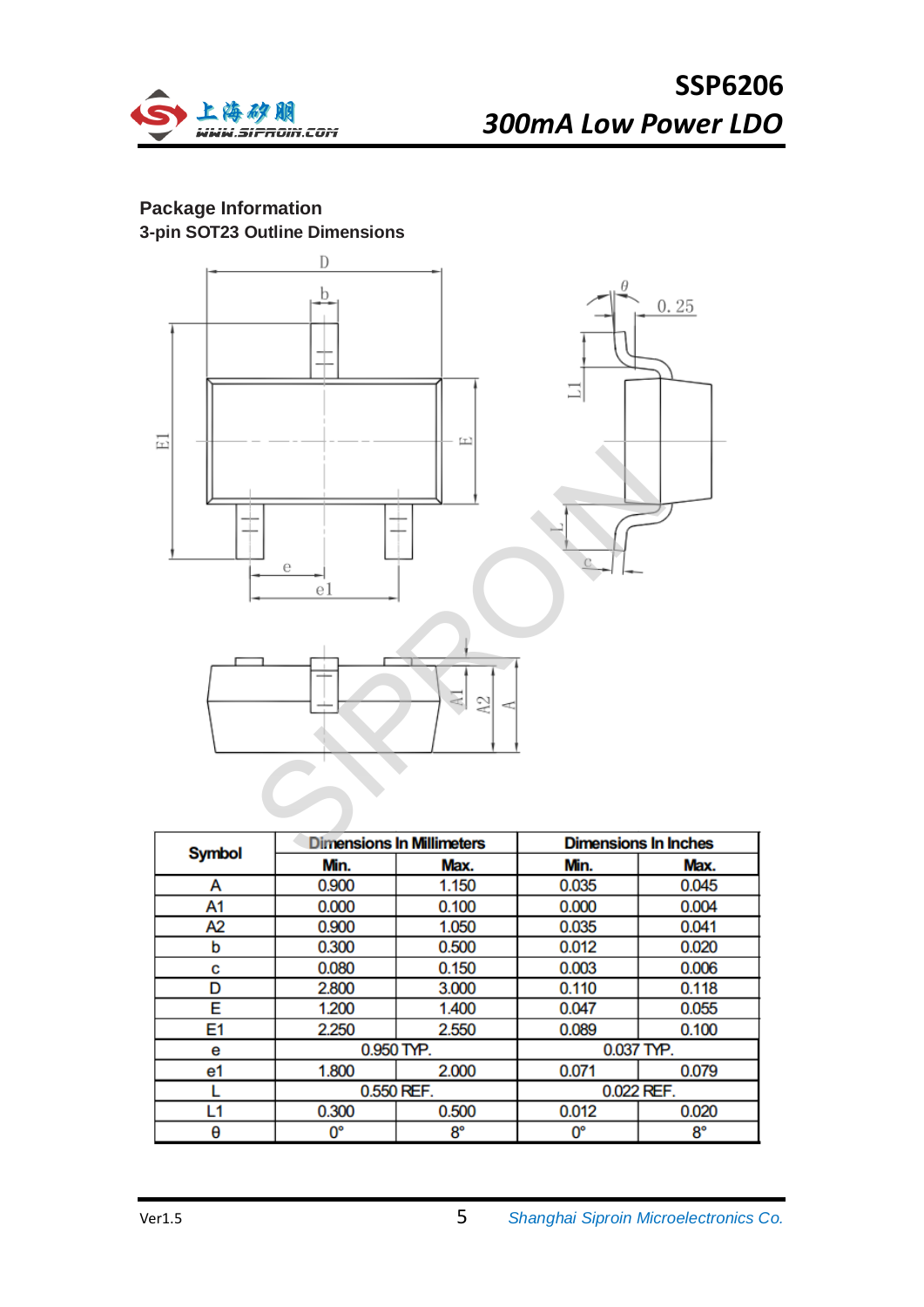

## **3-pin SOT23-3 Outline Dimensions**



|        | Dimensions In Millimeters |       | Dimensions In Inches |       |
|--------|---------------------------|-------|----------------------|-------|
| Symbol | Min                       | Max   | Min                  | Max   |
| А      | 1.050                     | 1.250 | 0.041                | 0.049 |
| A1     | 0.000                     | 0.100 | 0.000                | 0.004 |
| A2     | 1.050                     | 1.150 | 0.041                | 0.045 |
| b      | 0.300                     | 0.500 | 0.012                | 0.020 |
| C      | 0.100                     | 0.200 | 0.004                | 0.008 |
| D      | 2.820                     | 3.020 | 0.111                | 0.119 |
| E      | 1.500                     | 1.700 | 0.059                | 0.067 |
| E1     | 2.650                     | 2.950 | 0.104                | 0.116 |
| е      | 0.950(BSC)                |       | 0.037(BSC)           |       |
| e1     | 1.800                     | 2.000 | 0.071                | 0.079 |
|        | 0.300                     | 0.600 | 0.012                | 0.024 |
| θ      | О°                        | 8°    | О°                   | 8°    |